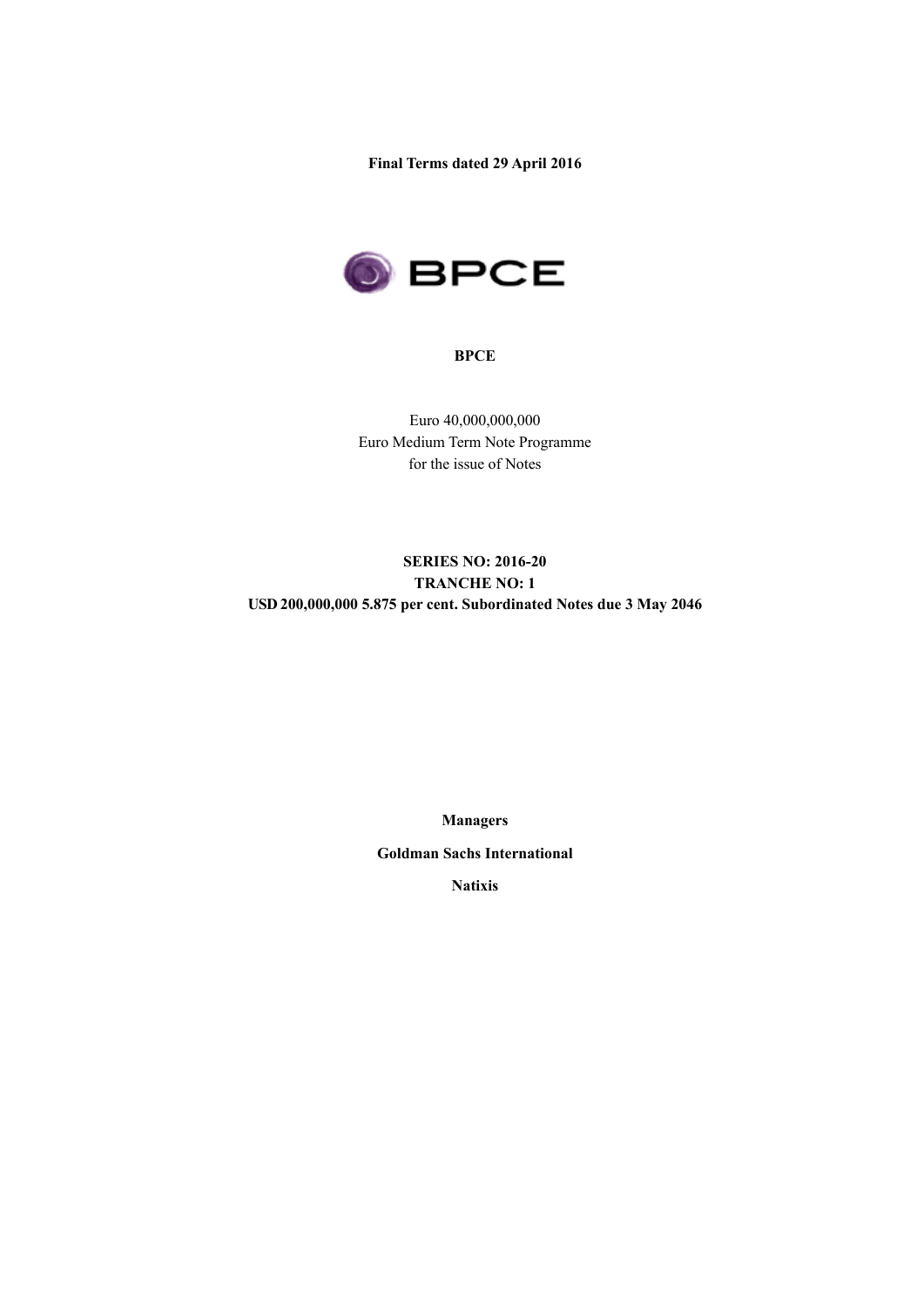#### **PART A – CONTRACTUAL TERMS**

Terms used herein shall be deemed to be defined as such for the purposes of the conditions (the "**Conditions**") set forth in the Base Prospectus dated 18 November 2015 which received visa n°15-588 from the *Autorité des marchés financiers* (the "**AMF**") on 18 November 2015 and the supplements to the Base Prospectus dated 29 February 2016 and 5 April 2016 which respectively received from the AMF visa no. 16-062 on 29 February 2016 and visa no. 16-118 on 5 April 2016 (the "**Base Prospectus Supplements**"), which together constitute a base prospectus for the purposes of the Prospectus Directive (Directive 2003/71/EC), as amended (the "**Prospectus Directive**").

This document constitutes the Final Terms of the Notes described herein for the purposes of Article 5.4 of the Prospectus Directive and must be read in conjunction with such Base Prospectus as so supplemented. Full information on the Issuer and the offer of the Notes is only available on the basis of the combination of these Final Terms and the Base Prospectus as so supplemented. The Base Prospectus and the Base Prospectus Supplements are available for viewing at the office of the Fiscal Agent or each of the Paying Agents and on the website of the AMF (www.amf-france.org) and copies may be obtained from BPCE, 50 avenue Pierre Mendès-France, 75013 Paris, France.

| 1  | Issuer: |                                   | <b>BPCE</b>                                                                                                                                                                                                                                                                                                                     |
|----|---------|-----------------------------------|---------------------------------------------------------------------------------------------------------------------------------------------------------------------------------------------------------------------------------------------------------------------------------------------------------------------------------|
| 2  | (i)     | Series Number:                    | 2016-20                                                                                                                                                                                                                                                                                                                         |
|    | (ii)    | Tranche Number:                   | 1                                                                                                                                                                                                                                                                                                                               |
| 3  |         | Specified Currency or Currencies: | U.S. Dollars ("USD")                                                                                                                                                                                                                                                                                                            |
| 4  |         | <b>Aggregate Nominal Amount:</b>  |                                                                                                                                                                                                                                                                                                                                 |
|    | (i)     | Series:                           | USD 200,000,000                                                                                                                                                                                                                                                                                                                 |
|    | (ii)    | Tranche:                          | USD 200,000,000                                                                                                                                                                                                                                                                                                                 |
| 5  |         | Issue Price:                      | 98.270 per cent. of the Aggregate Nominal<br>Amount                                                                                                                                                                                                                                                                             |
| 6  |         | Specified Denomination:           | <b>USD 200,000</b>                                                                                                                                                                                                                                                                                                              |
| 7  | (i)     | Issue Date:                       | 3 May 2016                                                                                                                                                                                                                                                                                                                      |
|    | (ii)    | Interest Commencement Date:       | 3 May 2016                                                                                                                                                                                                                                                                                                                      |
| 8  |         | <b>Interest Basis:</b>            | 5.875 per cent. Fixed Rate<br>(further particulars specified below)                                                                                                                                                                                                                                                             |
| 9  |         | Maturity Date:                    | 3 May 2046                                                                                                                                                                                                                                                                                                                      |
| 10 |         | Redemption Basis:                 | Subject to any purchase and cancellation<br>or early redemption, the Notes will be<br>redeemed on the Maturity Date at 100 per<br>cent. of their nominal amount                                                                                                                                                                 |
| 11 |         | Change of Interest Basis:         | Not Applicable                                                                                                                                                                                                                                                                                                                  |
| 12 |         | Put/Call Options:                 | Not Applicable                                                                                                                                                                                                                                                                                                                  |
| 13 | (i)     | Status of the Notes:              | Subordinated<br>Notes:<br>subordinated<br>to<br>Obligations,<br>Senior<br>senior<br>to <i>prêts</i><br>participatifs, titres participatifs and any<br>deeply subordinated obligations of the<br>Issuer; Senior Obligations being<br>all<br>unsecured and unsubordinated obligations<br>of the Issuer, and all other obligations |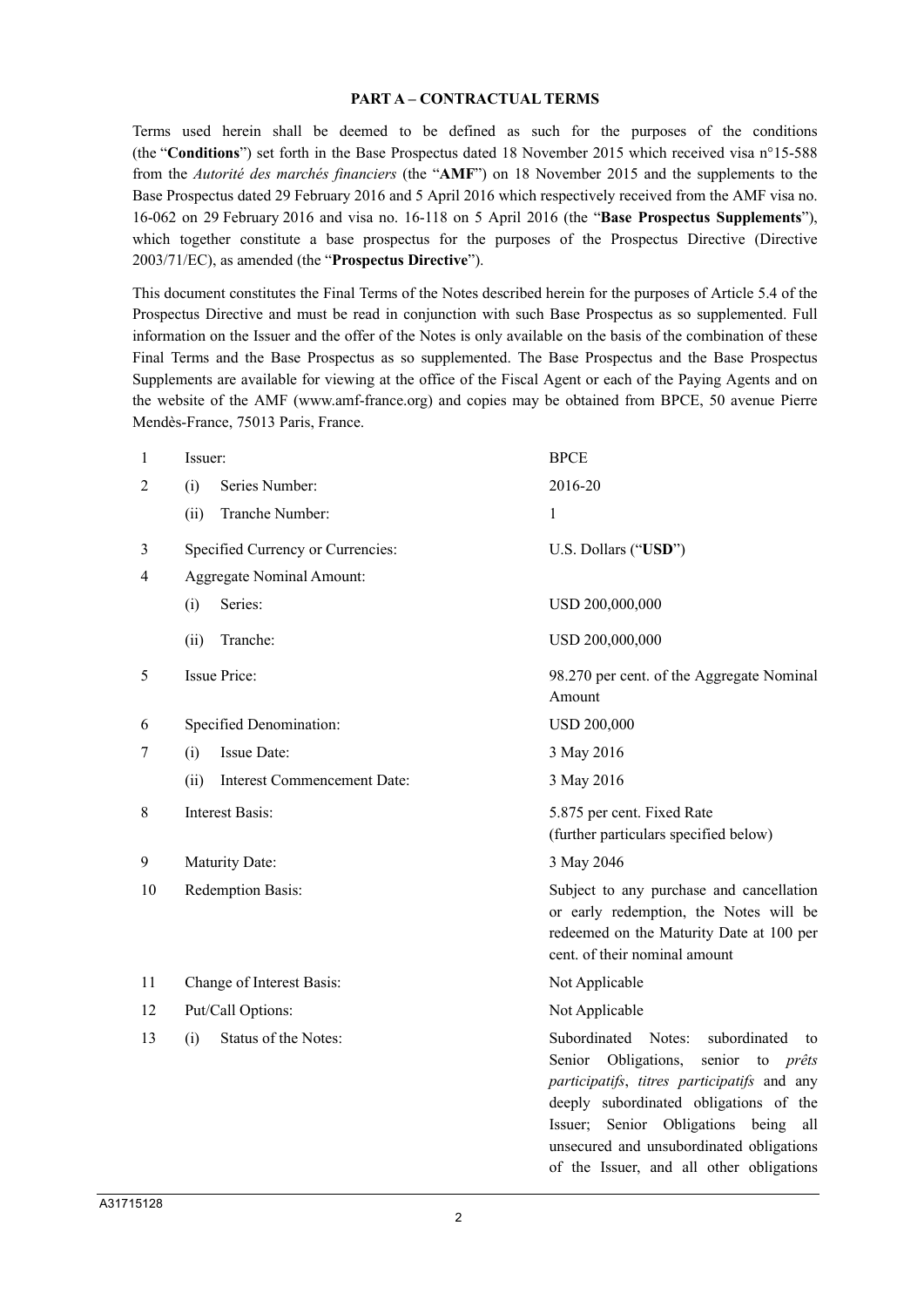|      |                                                                                                                          | expressed to rank senior to the<br>Subordinated Notes, as provided by their<br>terms or by law                                                |
|------|--------------------------------------------------------------------------------------------------------------------------|-----------------------------------------------------------------------------------------------------------------------------------------------|
| (11) | Dates of the corporate authorisations for issuance Decision of the <i>Directoire</i> of the Issuer<br>of Notes obtained: | dated 25 April 2016 and decision of<br>Mr. Roland Charbonnel, Director Group<br>Funding and Investors Relations, executed<br>on 25 April 2016 |

# **PROVISIONS RELATING TO INTEREST (IF ANY) PAYABLE**

| 14 | <b>Fixed Rate Note Provisions</b>                                                                                                                                                                                                                                     | Applicable                                                                                                          |  |  |
|----|-----------------------------------------------------------------------------------------------------------------------------------------------------------------------------------------------------------------------------------------------------------------------|---------------------------------------------------------------------------------------------------------------------|--|--|
|    | Rate of Interest:<br>(i)                                                                                                                                                                                                                                              | 5.875 per cent. per annum payable semi-<br>annually in arrear on each Interest<br>Payment Date                      |  |  |
|    | Resettable:<br>(ii)                                                                                                                                                                                                                                                   | Not Applicable                                                                                                      |  |  |
|    | (iii) Interest Payment Date(s):                                                                                                                                                                                                                                       | 3 May and 3 November in each year<br>commencing on 3 November 2016                                                  |  |  |
|    | (iv) Fixed Coupon Amount:                                                                                                                                                                                                                                             | Rate of Interest x Specified Denomination<br>x Day Count Fraction per Note of USD<br>200,000 Specified Denomination |  |  |
|    | Broken Amount(s):<br>(v)                                                                                                                                                                                                                                              | Not Applicable                                                                                                      |  |  |
|    | (vi) Day Count Fraction:                                                                                                                                                                                                                                              | 30/360                                                                                                              |  |  |
|    | (vii) Determination Dates:                                                                                                                                                                                                                                            | Not Applicable                                                                                                      |  |  |
|    | (viii) Payments on Non-Business Days                                                                                                                                                                                                                                  | As per the Conditions                                                                                               |  |  |
| 15 | Floating Rate Note Provisions                                                                                                                                                                                                                                         | Not Applicable                                                                                                      |  |  |
| 16 | Zero Coupon Note Provisions                                                                                                                                                                                                                                           | Not Applicable                                                                                                      |  |  |
| 17 | <b>Inflation Linked Interest Note Provisions</b>                                                                                                                                                                                                                      | Not Applicable                                                                                                      |  |  |
|    | PROVISIONS RELATING TO REDEMPTION                                                                                                                                                                                                                                     |                                                                                                                     |  |  |
| 18 | Call Option                                                                                                                                                                                                                                                           | Not Applicable                                                                                                      |  |  |
| 19 | Put Option                                                                                                                                                                                                                                                            | Not Applicable                                                                                                      |  |  |
| 20 | Final Redemption Amount of each Note                                                                                                                                                                                                                                  | USD 200,000 per Note of USD 200,000<br>Specified Denomination                                                       |  |  |
| 21 | Early Redemption Amount                                                                                                                                                                                                                                               |                                                                                                                     |  |  |
|    | Early Redemption Amount of each Note payable<br>(i)<br>on redemption upon the occurrence of a Capital<br>Event (Condition $6(g)$ ), for a Withholding Tax<br>Event (Condition $6(h)(i)$ ),<br><b>or</b><br>for a<br>Tax<br>Deductibility Event (Condition 6(c)(iii)): | USD 200,000 per Note of USD 200,000                                                                                 |  |  |
|    |                                                                                                                                                                                                                                                                       | Specified Denomination                                                                                              |  |  |
|    | Redemption for taxation reasons permitted on<br>(ii)<br>days others than Interest Payment Dates<br>(Condition $6(h)$ ):                                                                                                                                               | Yes                                                                                                                 |  |  |

3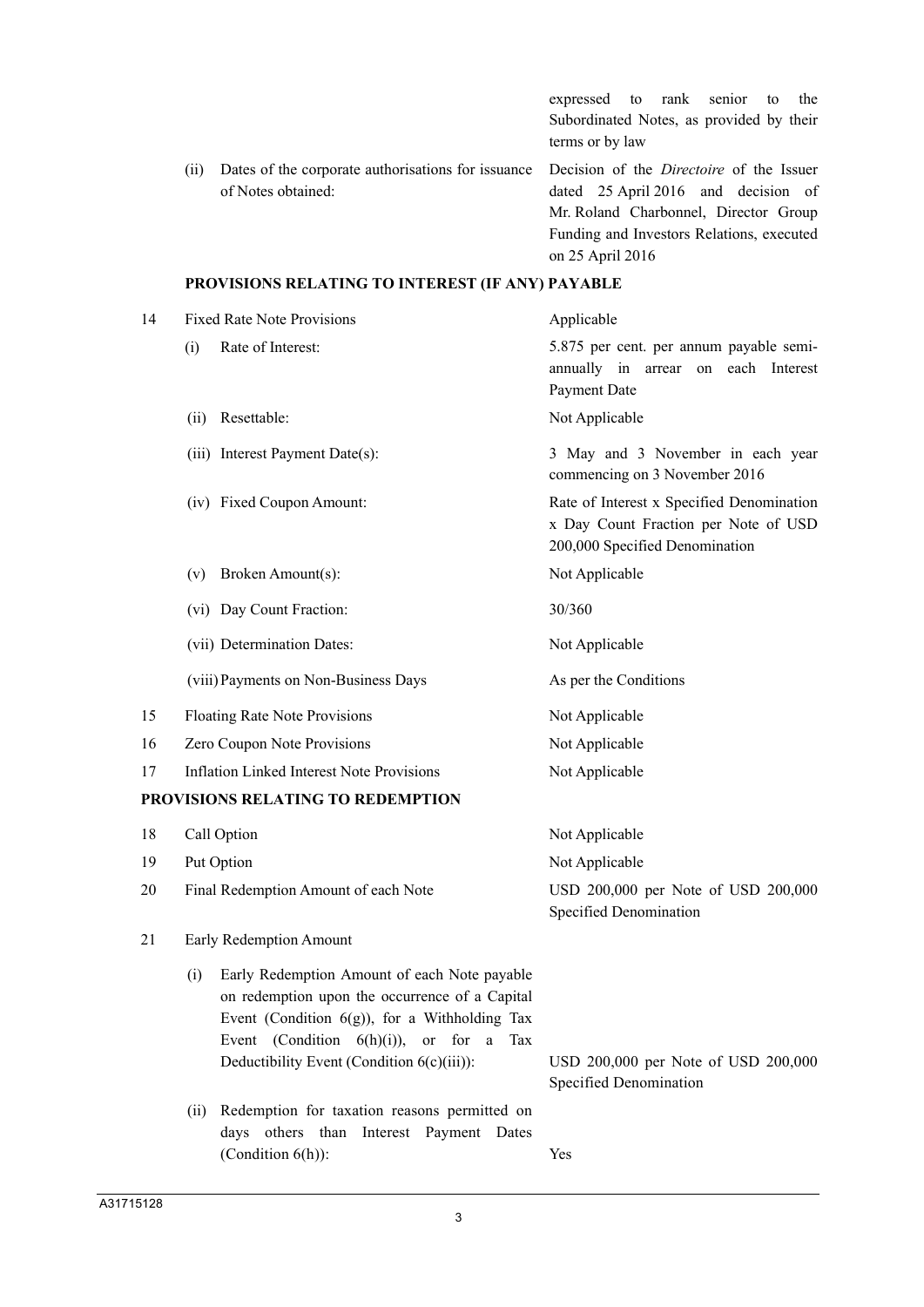(iii) Unmatured Coupons to become void upon early redemption (Materialised Bearer Notes only) (Condition 7(f)): Not Applicable

| 22 | Form of Notes:                                                                                                          | Dematerialised Notes                                                                                                                                                          |  |  |
|----|-------------------------------------------------------------------------------------------------------------------------|-------------------------------------------------------------------------------------------------------------------------------------------------------------------------------|--|--|
|    | Form of Dematerialised Notes:<br>(i)                                                                                    | Bearer form (au porteur)                                                                                                                                                      |  |  |
|    | Registration Agent:<br>(ii)                                                                                             | Not Applicable                                                                                                                                                                |  |  |
|    | (iii)<br>Temporary Global Certificate:                                                                                  | Not Applicable                                                                                                                                                                |  |  |
|    | Applicable TEFRA exemption:<br>(iv)                                                                                     | Not Applicable                                                                                                                                                                |  |  |
| 23 | Financial Centre(s):                                                                                                    | Not Applicable                                                                                                                                                                |  |  |
| 24 | Talons for future Coupons or Receipts to be attached to<br>Definitive Notes (and dates on which such Talons<br>mature): | Not Applicable                                                                                                                                                                |  |  |
| 25 | Details relating to Instalment Notes: amount of each<br>instalment, date on which each payment is to be made:           | Not Applicable                                                                                                                                                                |  |  |
| 26 | Redenomination provisions:                                                                                              | Not Applicable                                                                                                                                                                |  |  |
| 27 | Purchase in accordance with Articles L.213-1 A and<br>D.213-1 A of the French Code monétaire et financier:              | Applicable                                                                                                                                                                    |  |  |
| 28 | Consolidation provisions:                                                                                               | Not Applicable                                                                                                                                                                |  |  |
| 29 | Masse:                                                                                                                  | Contractual Masse shall apply                                                                                                                                                 |  |  |
|    |                                                                                                                         | Name and address of the Representative:<br>Maître Antoine Lachenaud<br>10, rue de Sèze<br>75009 Paris<br>France                                                               |  |  |
|    |                                                                                                                         | Name and address of the alternate<br>Representative:<br>SELARL MCM Avocat represented by<br>Maître Philippe Maisonneuve<br>Avocat<br>10, rue de Sèze<br>75009 Paris<br>France |  |  |
|    |                                                                                                                         | Representative<br>The<br>will<br>receive<br>- a<br>remuneration of Euro 2,000 (excluding<br>VAT) per year.                                                                    |  |  |

# **GENERAL PROVISIONS APPLICABLE TO THE NOTES**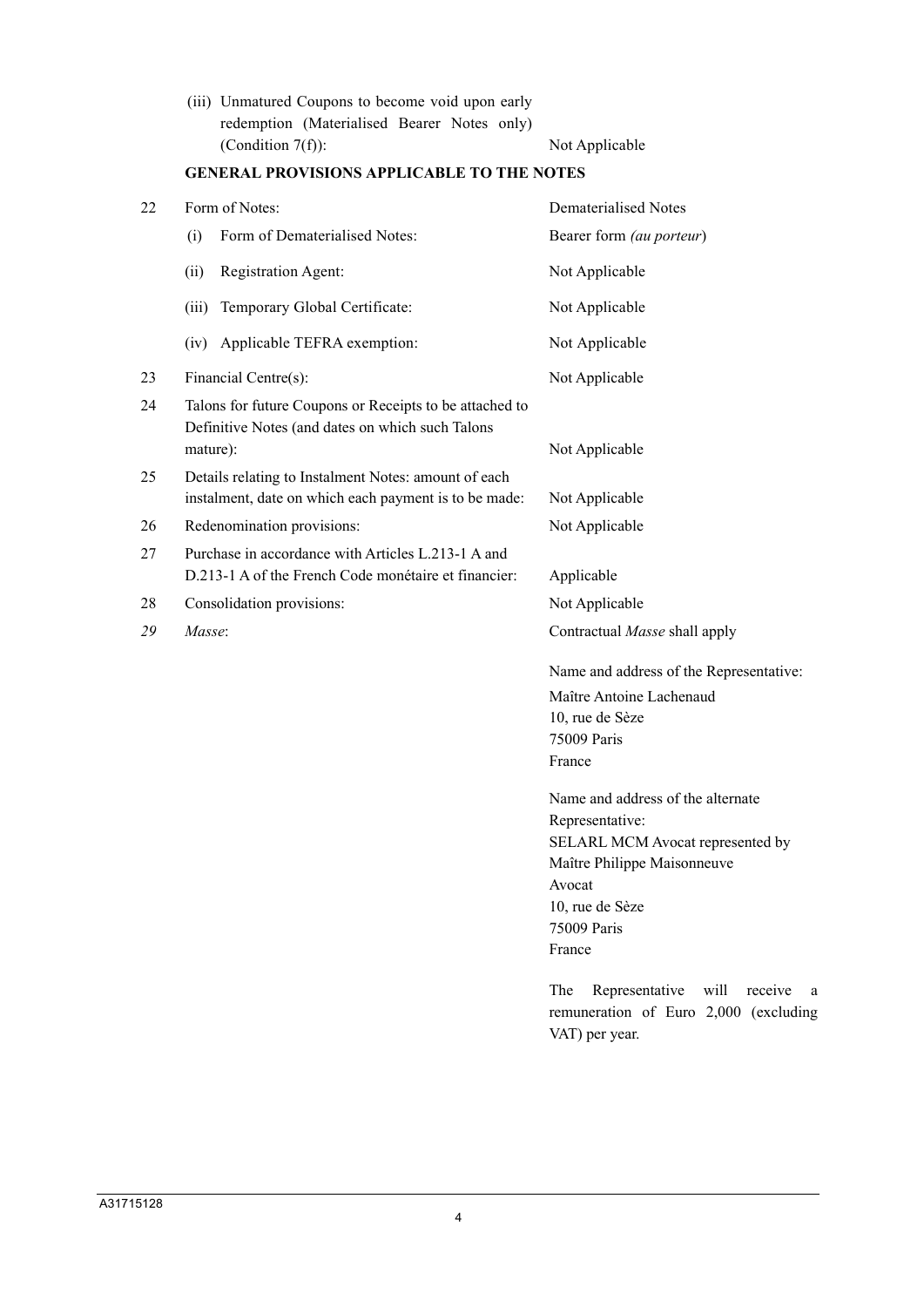## **RESPONSIBILITY**

The Issuer accepts responsibility for the information contained in these Final Terms.

Signed on behalf of BPCE

Duly represented by: Roland Charbonnel, Director Group Funding and Investors Relations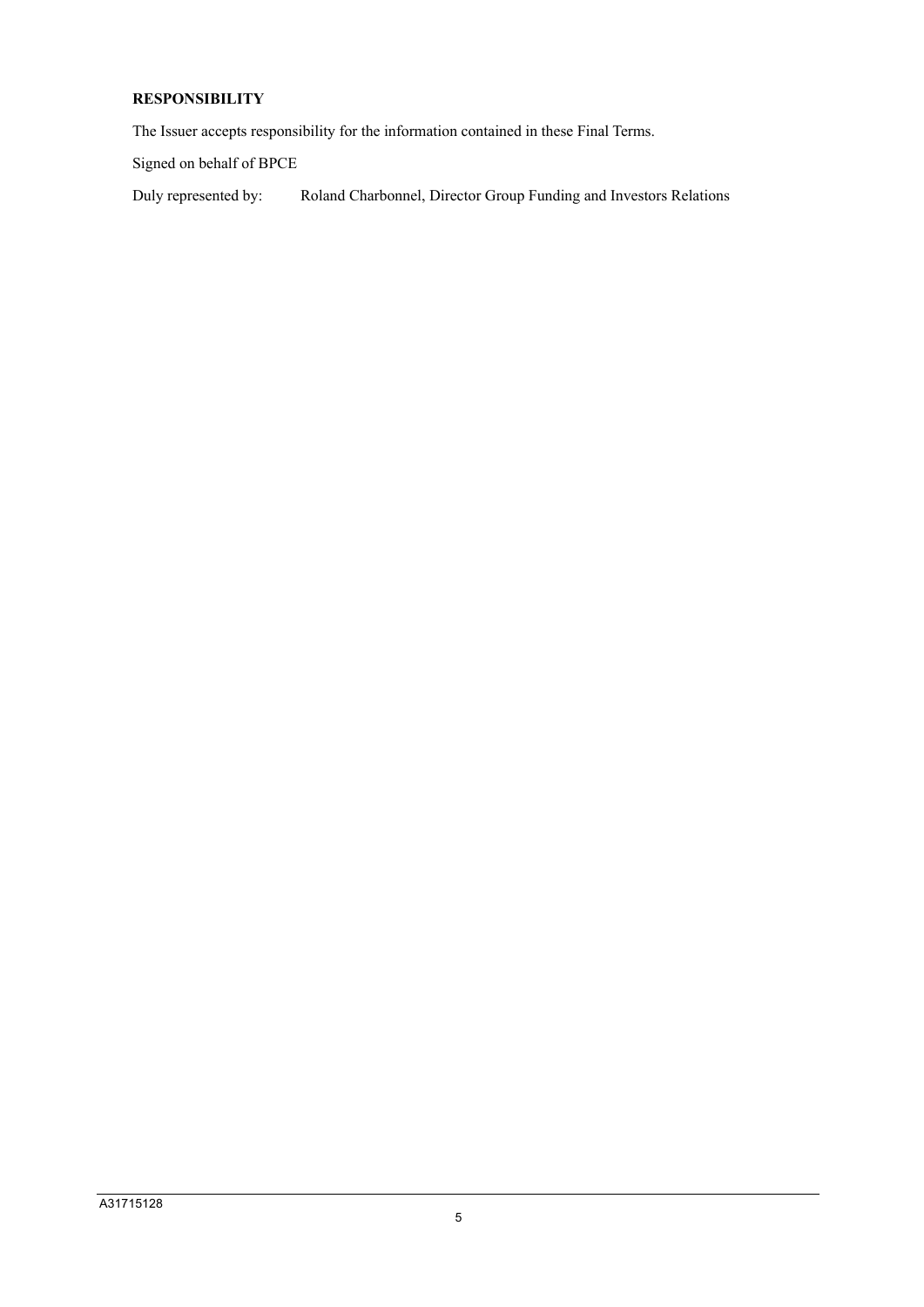### **PART B – OTHER INFORMATION**

#### **1 LISTING AND ADMISSION TO TRADING**

| (i) |          |  | Listing and Admission to Application has been made by the Issuer (or on its behalf) for |
|-----|----------|--|-----------------------------------------------------------------------------------------|
|     | trading: |  | the Notes to be listed and admitted to trading on Euronext                              |
|     |          |  | Paris with effect from the Issue Date.                                                  |
|     |          |  |                                                                                         |

(ii) Estimate of total expenses related to admission to trading: Euro 14,900 (including AMF fees)

#### **2 RATINGS**

Ratings: The Notes to be issued are expected to be rated: S & P: BBB Moody's: Baa3 Fitch: A-Each of S&P, Moody's and Fitch is established in the European Union and registered under Regulation (EC) No 1060/2009 as amended.

#### **3 INTERESTS OF NATURAL AND LEGAL PERSONS INVOLVED IN THE ISSUE**

Save as discussed in "Subscription and Sale", so far as the Issuer is aware, no person involved in the offer of the Notes has an interest material to the offer.

#### **4 YIELD**

Indication of yield: 6.00 per cent. *per annum*

The yield is calculated at the Issue Date on the basis of the Issue Price. It is not an indication of future yield.

#### **5 OPERATIONAL INFORMATION**

| ISIN:                                                                                             | FR0013162591             |
|---------------------------------------------------------------------------------------------------|--------------------------|
| Common Code:                                                                                      | 140337030                |
| Depositaries:                                                                                     |                          |
| Euroclear France to act as<br>(i)<br>Central Depositary:                                          | <b>Yes</b>               |
| Depositary<br>(ii)<br>for<br>Common<br>Euroclear and Clearstream<br>Luxembourg:                   | N <sub>0</sub>           |
| Any clearing system(s) other than<br>Euroclear<br>and Clearstream,<br>Luxembourg and the relevant |                          |
| $identification number(s)$ :                                                                      | Not Applicable           |
| Delivery:                                                                                         | Delivery free of payment |